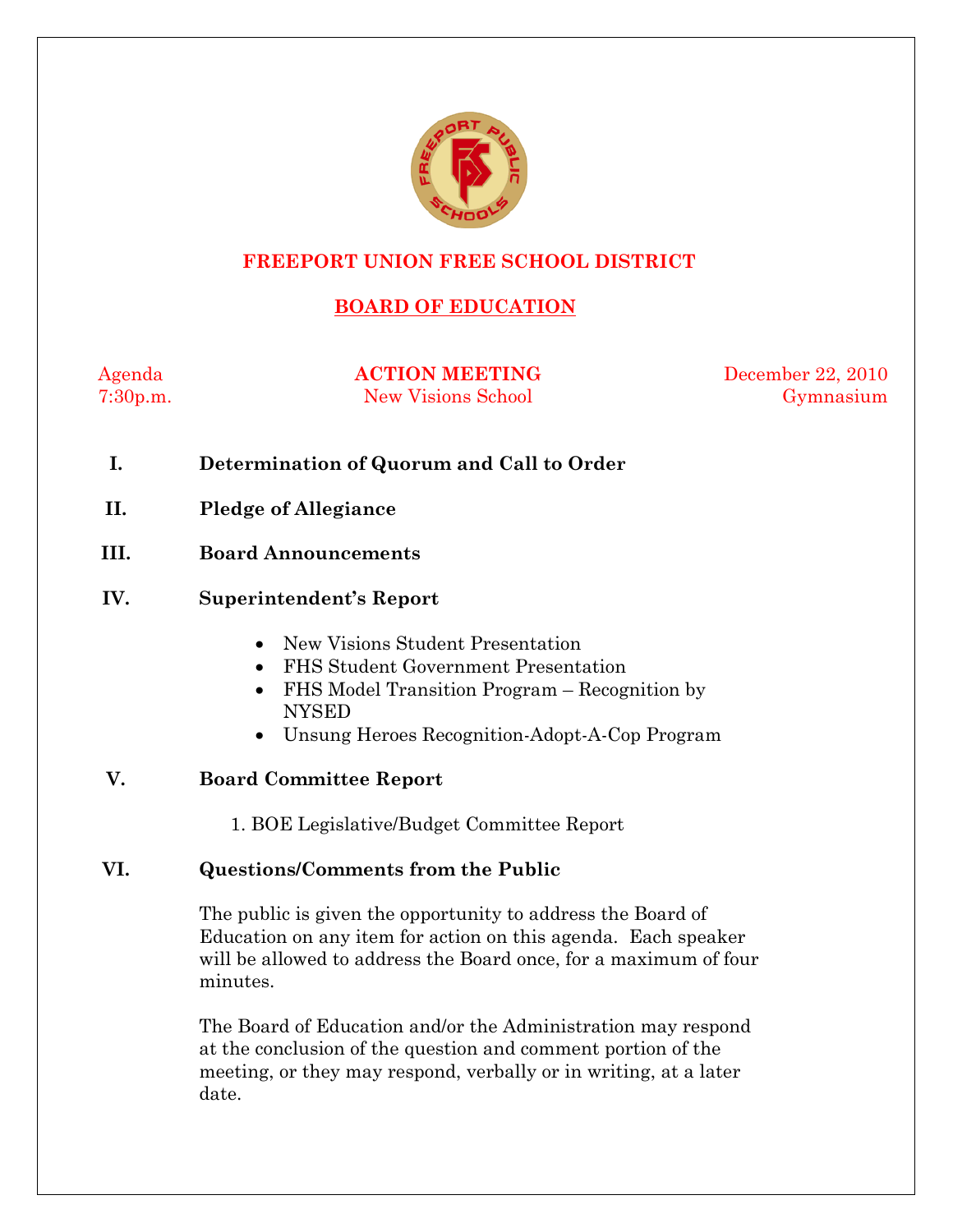### **VII. Items for Action**

Consent Agenda

 **AA. Consent - Approve** 

# **Consent Agenda Items:**

 *Acceptance of the Minutes*  $\mathbf{A}$ **BE IT RESOLVED that the Board of Education of the Freeport Union Free School District hereby approves the following items; A; B 1, 2, 3, 4, 5, 6, 7, 8, 9,10; C 1.** 

### **Consent Approve**

**A.** Acceptance of the Minutes of the Board of Education

# **B. Personnel Actions**

- 1. Leave of Absence
- 2. Resignation
- 3. Appointment of Instructional; Staff-Temporary
- 4. Appointment of Instructional Staff-Probationary
- 5. Appointment of Staff Permanent Substitute
- 6. Appointment of Staff -Teaching Assistant
- 7. Appointment of Non-Instructional Staff
- 8. Appointment of Winter Coaching Staff
- 9. Appointment of Officers to the Board
- 10. Salary Increment

#### **C. Education**

1. Acceptance of the Minutes from the Committees on Special Education and Preschool Education

#### **VIII. Other Items for Action**

#### **A. Personnel**

- 1. Granting of Tenure
- 2. Retirement of Staff
- 3. Administrative Appointment